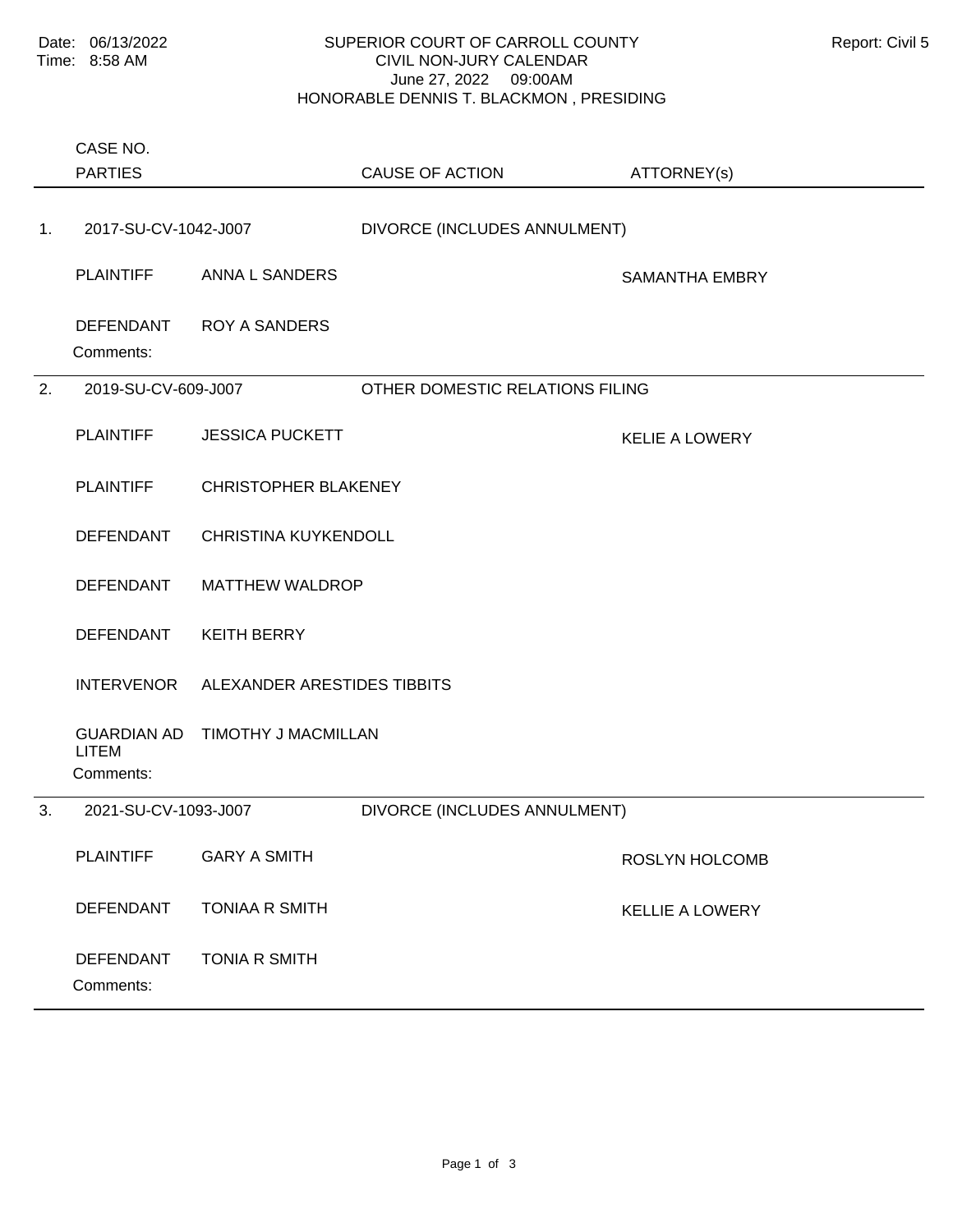## SUPERIOR COURT OF CARROLL COUNTY Report: Civil 5 CIVIL NON-JURY CALENDAR June 27, 2022 09:00AM HONORABLE DENNIS T. BLACKMON , PRESIDING

|    | CASE NO.                                   |                                 |                                                   |                           |
|----|--------------------------------------------|---------------------------------|---------------------------------------------------|---------------------------|
|    | <b>PARTIES</b>                             |                                 | <b>CAUSE OF ACTION</b>                            | ATTORNEY(s)               |
| 4. | 2022-SU-CV-354-J007                        |                                 | OTHER GENERAL CIVIL FILING                        |                           |
|    | <b>PLAINTIFF</b>                           | <b>STATE OF GEORGIA</b>         |                                                   | <b>LARA TODD</b>          |
|    | <b>DEFENDANT</b>                           | \$1,063.00                      |                                                   |                           |
|    | <b>DEFENDANT</b>                           | S3330688)                       | SPRINGFIELD XDS .45 CALIBER HANDGUN (SN:          |                           |
|    | <b>OTHER</b><br>Comments:                  | <b>KYRAN THOMASTON</b>          |                                                   |                           |
| 5. | 2022-SU-CV-356-J007                        |                                 | MODIFICATION OF CUSTODY/PARENTING TIME/VISITATION |                           |
|    | <b>PLAINTIFF</b>                           | <b>TERON WARNER</b>             |                                                   | <b>SHAUN BUSSERT</b>      |
|    | <b>DEFENDANT</b><br>Comments:              | <b>KRYSTAL WARNER</b>           |                                                   |                           |
| 6. | 2022-SU-CV-485-J007                        |                                 | DIVORCE (INCLUDES ANNULMENT)                      |                           |
|    | <b>PLAINTIFF</b>                           | <b>CHRISTOPHER JAMES GIBSON</b> |                                                   | SHERRI KELLEY             |
|    | <b>DEFENDANT</b><br>Comments:              | <b>ASHTON BIANCA GIBSON</b>     |                                                   | WILLIAM KERRY BALDWIN     |
| 7. | 2022-SU-CV-489-J007                        |                                 | OTHER GENERAL CIVIL FILING                        |                           |
|    | <b>PLAINTIFF</b>                           |                                 | CATALINA STRUCTURED FUNDING, INC.                 | <b>EMELYNE DEPUE</b>      |
|    | DEFENDANT                                  | <b>KEISHA HEAD</b>              |                                                   |                           |
|    | Comments: NO ADDRESS ON FILE FOR DEFENDANT |                                 |                                                   |                           |
| 8. | 2022-SU-CV-542-J007                        |                                 | DIVORCE (INCLUDES ANNULMENT)                      |                           |
|    | <b>PLAINTIFF</b>                           | <b>WYATT R HAYES</b>            |                                                   | <b>CHARLES "MET" LANE</b> |
|    | <b>DEFENDANT</b><br>Comments:              | <b>SHARON D HAYES</b>           |                                                   |                           |